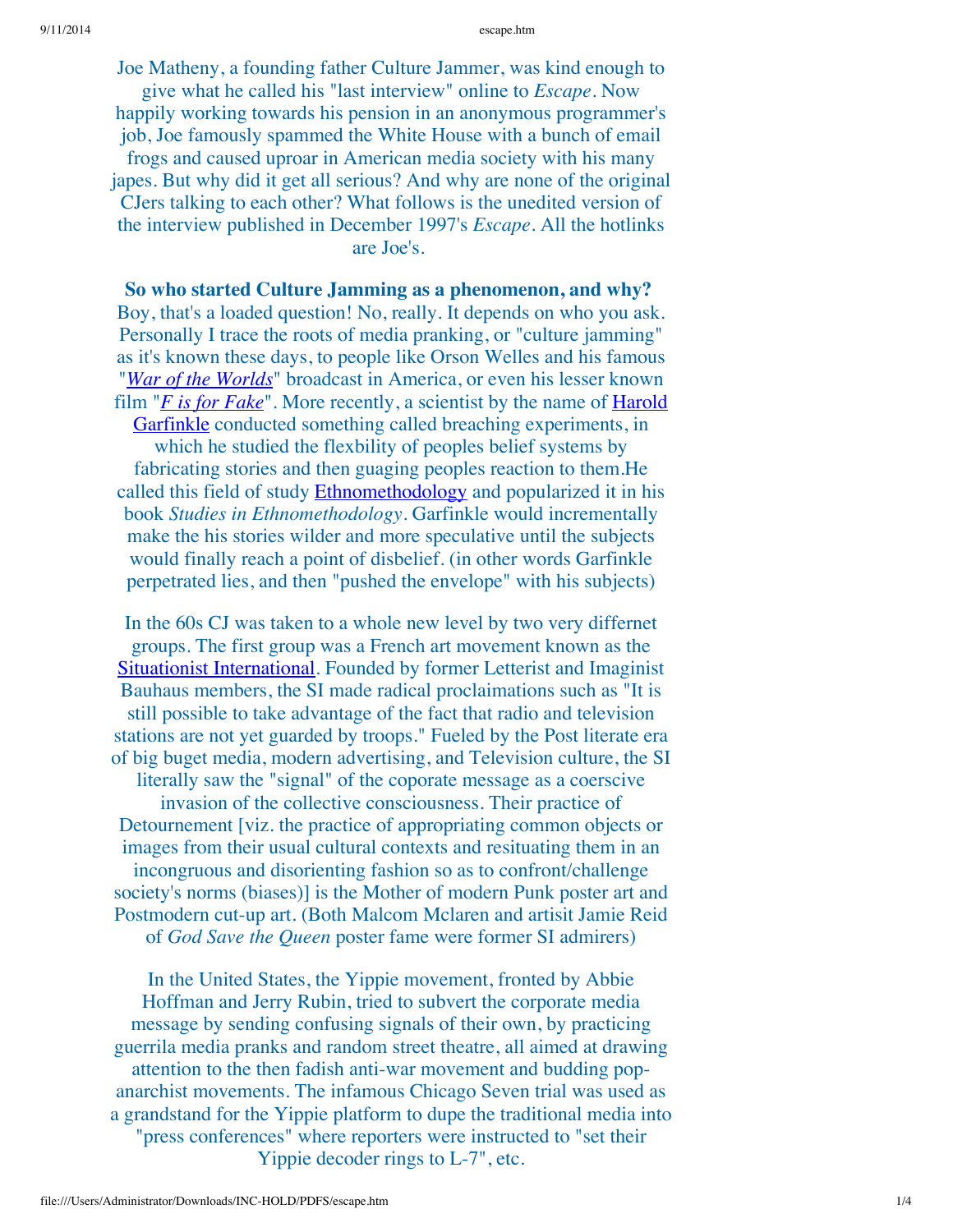#### 9/11/2014 escape.htm

In retrospect, both these movements fell victim to the same media traps that they thought they were making transparent by their antics. SI art now sells for a high price in the galleries, Jerry Rubin became a Wall Street investment broker, before being run over by a car and Abbie Hoffman, a chronic manic depressive, died of an apparent drug overdose.

In the 80s, several groups revived the spirit of CJ with some rather whimsical twists. The tape collage band Negativeland (credited with coining the term "Culture Jamming" on Jamcon '84) perptrated several media hoaxes, the most famous of which resulted in the band and their label being sued by the Irish rock band U2. Negativeland released an album called U2, with the picture of the U.S. U2 spy plane on the cover. The release of the album slightly preceded a new release by the band U2, and caused confusion on the part of consumers and record retailers, many of which mistakenly bought the Negativeland album, thinking it was a recording of Bono and the boys. Imagine the confusion when drooling teeny boppers got home with their record only to hear a Kazoo version of "I Still Haven't Found What I'm Looking For", accompined by some outakes of Casey Casem cursing like a sailor between takes of Amerca's Top 40 (a very "clean-cut" nationally syndicated pop music radio show). The whole fiasco has since been documented in a movie.

Prior to the U2 incident, Negativeland had perpetrated another hoax known as the Helter Stupid incident, in which they wrote up a fake wire news wire story about a fictious boy who had "Ax murdered" his parents while under the influence of Negativelands "Christianity is Stupid" album. They then faxed the fake wire stories to several key media organizations, who ran the story. Other media outlets picked up the story and ran it (not wanting to look "out of the loop"). It all culminated with Negativelands studio being surrounded by News cameras, and the boys all grinning and saying "what story?"

The other group is the Church of the Subgenius, a much more sophmoric approach to "breaching the proscenium" of modern media and group think. The CSG is a mock religion, and I mean mock in everyway. They have a so-called guru named J.R. "Bob" Dobbs, an aluminum siding salesman, who is endowded with super sales powers, and according to the SG rant, will cut a deal with the invading powers of evil on doomsday  $(X \text{ day})$ , and buy the Earth, saving it from sure destruction. There are some very witty people at work here, and although a lot of the material is very crude, some of it is extremely witty and poignant.

In the 90s I picked up on all this and decided that the Internet was the perfect tool for the dissemination of mis-informnation as well as being an extremely intimate environment for media hijinx. I started the Incunabula on-line campaign in 91, in which the goal was to convince certain X-Files types (this was pre-X-Files) that there was an alternate universe that was being settled by modern quantuam scientist/anrchist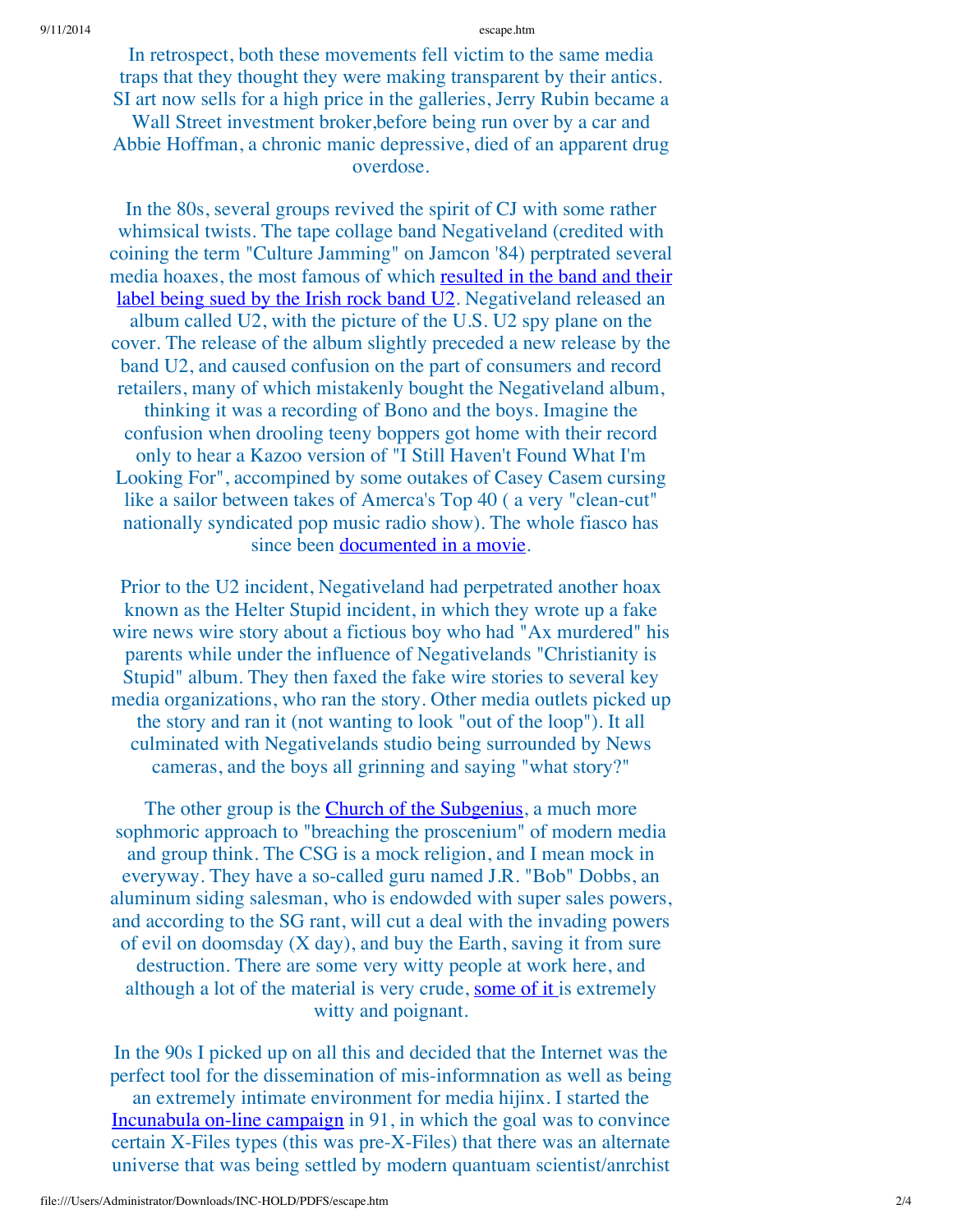#### 9/11/2014 escape.htm

types, and that the goverment was out to stop them at any cost. I set myself up as a character in the story, sort of a nutty progressive journalist type, who was out to learn the truth at any cost. Along the way I interviewed several key figures in the story, and eventually had to "migrate" myself, to avoid capture by the shadow goverments MIBs.

When the United States Whitehouse made a big to-do over getting an email addresses, I greeted them to electronic land by mail bombing the address with ascii pictures of toads. I called it the *Reign of Toads*. Unfortunately, someone had set up a auto-replied thank you message, but forgot to account for some shiftless hacker having too much time on his hands, therefore resulting in myself being counterbombed by countless "Thank you for contacting whitehouse.gov" type letters. I quickly had to write a shell program that filtered out these messages and forwarded them back to the originator, thereby effectively setting up an endless loop of bomb-reply-forward-reply-forward, ad infintum. My friend who was the SA at the ISP that I was using for my

homebase on this project finally had to call me and ask me to stop, since I was seriuosly eating into his CPU and Mail Server time.

The funny thing is, the only fall out from all this was from a few ISPs that were unwittingly used in the process, and the fact that somehow the media picked up on the story and desended on me like moths to the flame.

I have since retired from such shenanigans, and in fact I have avoided the media for the past several years. This will be my last such interview. You were just so darn polite.

**Is it supposedly an anarchist movement (i.e. overtly political)?**

I guess it was at one time, with the SI and the Yippes, but in recent times it's more akin to college pranksterism. There are some groups that are sort of militant about it, like Ad Busters.

### **What is the secret of a great scam?**

If I told you that I'd never get out of this interview alive! But seriously, the key is to make the subject beieve that what is happening is acceptable behavior for as long as you can get away with it. Either that, or completley blind side your target. The two methods are known as finese and force, respectively.

# **What qualities/equipment are vital to pulling one off successfully (oops - sounds a bit rude)?**

There is no equipment list. Use your imagination. As far as qualities,a vivid imagination, the desire to succeed, a flair for theatrics and "human engineering" ( hacker term for making people believe your someone that your not, usually a authority figure), a sense of humor, and a lot of spare time.

**What are the dangers/pitfalls - have you ever suffered for your**